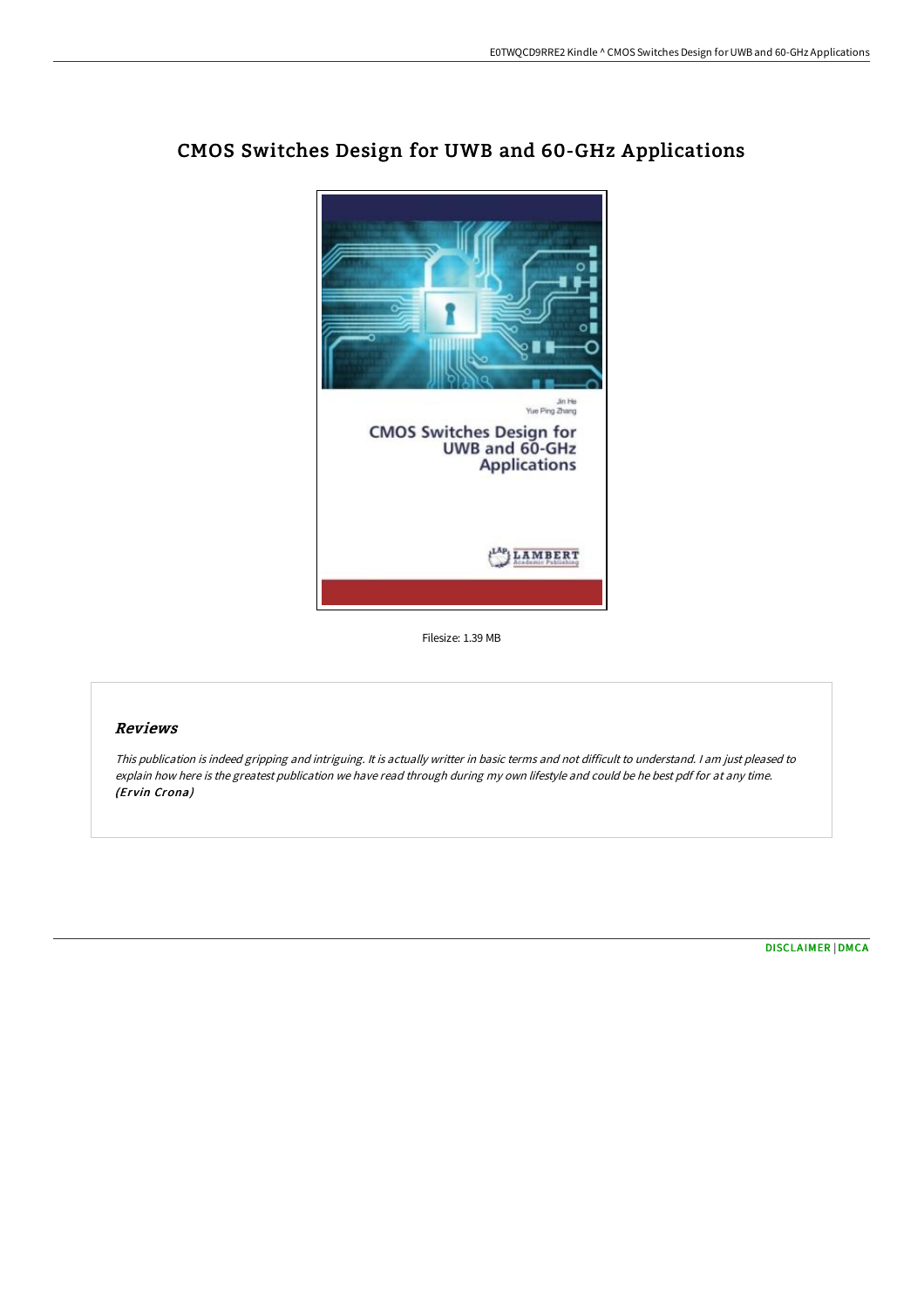### CMOS SWITCHES DESIGN FOR UWB AND 60-GHZ APPLICATIONS



LAP Lambert Academic Publishing Dez 2016, 2016. Taschenbuch. Condition: Neu. Neuware - As an essential component for wireless transceivers, a transmit/receive (T/R) switch can be employed for the purpose of sharing a single antenna between the transmitter and the receiver in a timedivision-duplexing-based front end, thus further saving area and cost of the chip. Since the switching performance of the MOSFET has been improved with the continuous device scaling over the years, the integration of T/R switches in CMOS technology has proven feasible. However, owing to the high-loss nature of the silicon substrate at high frequencies, it is still very challenging to design high-performance CMOS switches to meet the transceiver requirements. This book studies the implementation-oriented aspects of CMOS switch design. It mainly focuses on three aspects of work: the design and analysis of switches for UWB applications, the design and analysis of switches for 60-GHz applications, and the design and analysis of radio frequency (RF) electrostatic discharge (ESD) protection for UWB and 60-GHz switches. 140 pp. Englisch.

Read CMOS Switches Design for UWB and 60-GHz [Applications](http://www.dailydocs.site/cmos-switches-design-for-uwb-and-60-ghz-applicat.html) Online  $\blacksquare$ Download PDF CMOS Switches Design for UWB and 60-GHz [Applications](http://www.dailydocs.site/cmos-switches-design-for-uwb-and-60-ghz-applicat.html)